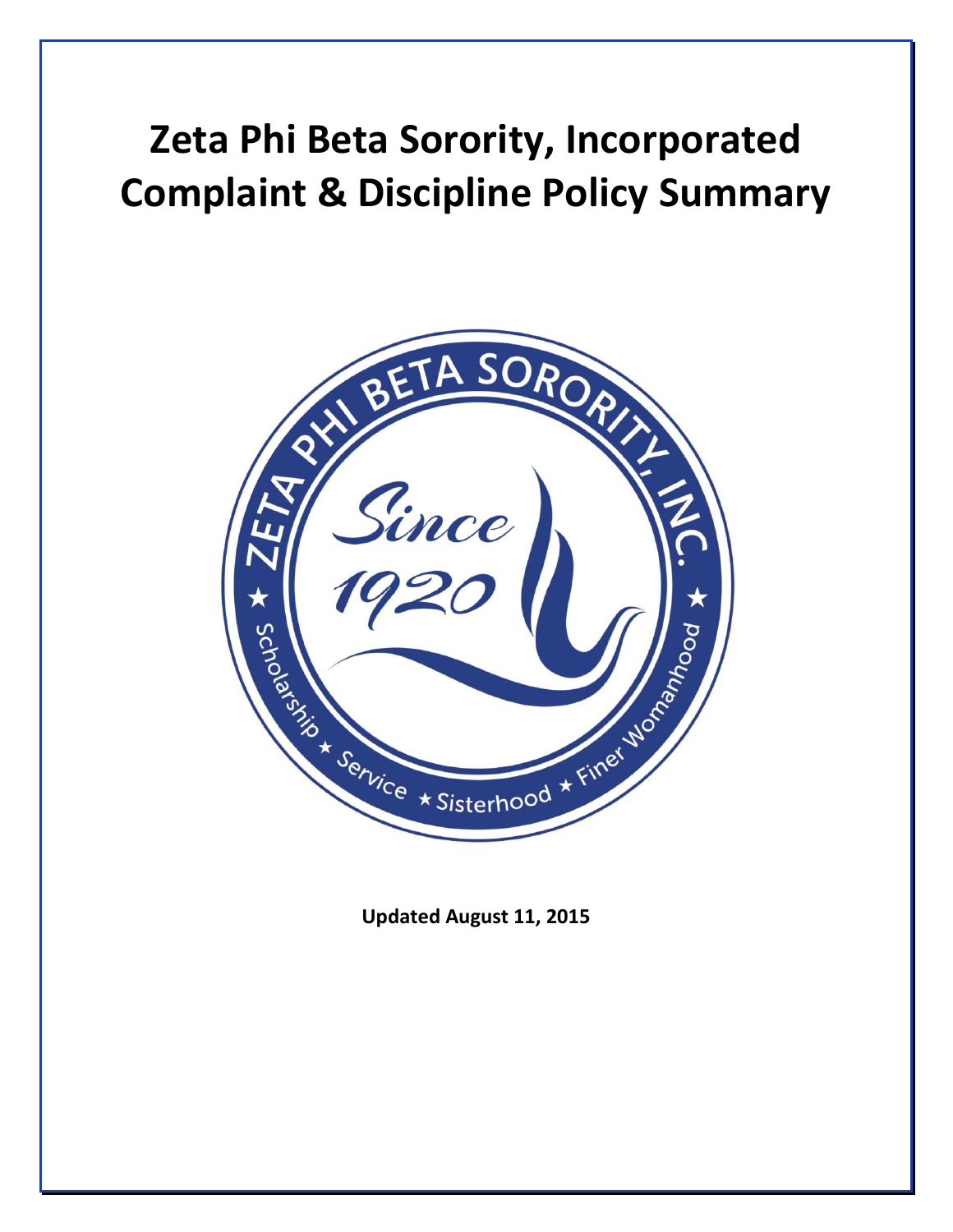## **OVERVIEW**

**This document summarizes the reporting, investigation, and potential disciplinary actions for violations of the rules, policies, and/or principles of Zeta Phi Beta Sorority, Incorporated (the "Sorority") by members and individuals who are seeking membership. This includes, but is not limited to, violations of the Sorority's anti-hazing policies.**

 A **member's** failure to follow policies and procedures described in our Constitution & Bylaws, Handbook, Code of Conduct, Policy Against Hazing, and other documents can result in disciplinary action taken by the Sorority.

Disciplinary actions for members may include:

- Reprimand or Warning
- **Probation**
- **Suspension**
- **Expulsion**
- **Revocation of Chapter Charter**
- **Financial Penalty**
- A **non-member** may lose eligibility for membership if she (1) provides false information to the Sorority as part of the intake process or (2) engages in activities that are contrary to the publically published rules, policies or principles of the Sorority, which includes, but is not limited to, the Sorority's anti-hazing policies. The determination to take action is made by the Sorority in its sole discretion and may not be appealed.

Non-Members may be subject to:

- "Bar" or permanent loss of eligibility for membership
- "Prohibition"/"Prohibit" or temporary loss of eligibility for membership

## **COMPLAINT INVESTIGATION PROCESS**

A "Complaint" is an allegation that a member or chapter has violated one or more provisions of the Sorority's governing documents or board approved policies, including, but not limited to the Sorority's anti-hazing policies, the Code of Conduct, and the Expulsion Policy.

Complaints may be made by a member, chapter, state, region, school official, law officer, or community member concerning members of the Sorority and/or chapters. A brief overview of the procedures for filing a complaint, the Sorority's investigation and determination process, and appeals follows: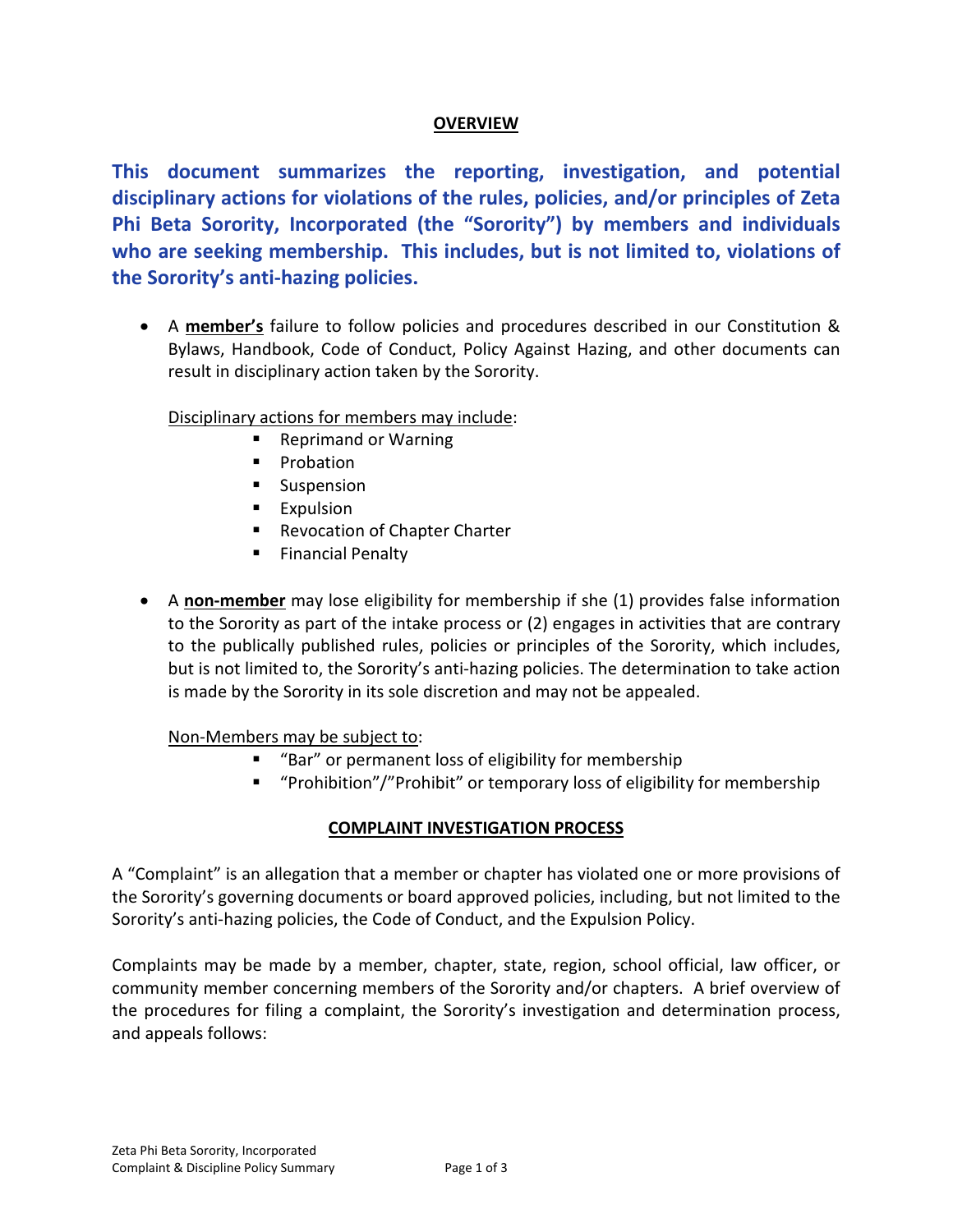# **I. Filing a Complaint**

- o **Members of the Sorority**: Complaints **must** be made to the appropriate officer as soon as possible. In most cases, the appropriate officer is the State Director.
	- All complaints **must** include the following information:
		- 1. Name of person(s) against whom the complaint is made;
		- 2. Reference to specific violation of the Sorority policy or governing documents;
		- 3. Relevant background information regarding the alleged violations; and
		- 4. Remedy sought.

If a member receives a Complaint from a second-hand source (i.e. anonymously, from community members, or from a college/university), the member must immediately forward the Complaint to the appropriate Sorority Official. The member must not determine validity or credibility of the Complaint.

Forwarding information for complaints from second-hand sources:

 Non-members of the Sorority should forward Complaints to National Headquarters via e-mail at discipline@zetaphibetasororityhq.org or 202-387- 3103.

## **II. Cease and Desist**

- o A "Cease and Desist Notice" is a notice issued by National Headquarters at the beginning of or during the investigation of a Complaint.
- o If the International Grand Basileus has good reason to believe that individual may have violated Sorority policy, the International Grand Basileus may issue a Cease and Desist Notice to applicable to the applicable individual(s) or chapter(s).
- o Upon receipt, all recipients of the Cease and Deist Notice must immediately stop all activities associated with or representative of the Sorority. The Cease and Desist Notice remains in place until notice of disciplinary action or notice of removal is sent.

## **III. Investigation**

- o Investigation begins within forty-eight (48) hours of receipt of the Complaint. The Investigating Officer will conduct interviews, gather information, report findings, and make recommendations to senior officers within the Sorority.
- o The International Grand Basileus or National Executive Board will communicate any applicable discipline determination through the office of the Sorority's National Headquarters.

## **IV. Notice of Discipline**

o Once a disciplinary determination is made, a Notice will be sent via email to the applicable individual(s) or chapter(s) with a copy sent to the college or university, if applicable.